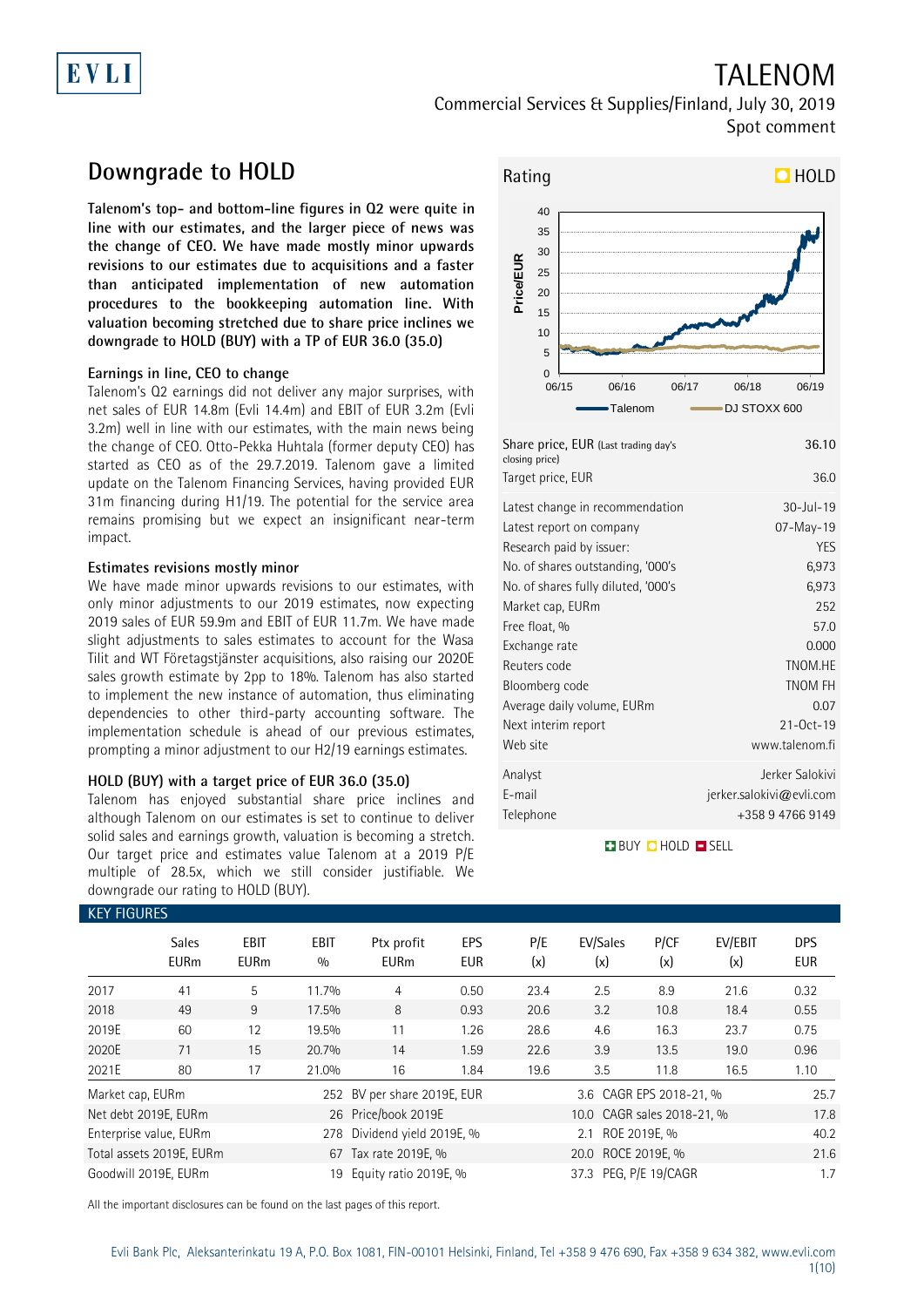| VALUATION RESULTS        | <b>BASE CASE DETAILS</b>    | VALUATION ASSUMPTIONS  | ASSUMPTIONS FOR WACC           |      |
|--------------------------|-----------------------------|------------------------|--------------------------------|------|
| Current share price      | 36.10 PV of Free Cash Flow  | 71 Long-term growth, % | 2.3 Risk-free interest rate, % | 2.25 |
| DCF share value          | 28.73 PV of Horizon value   | 159 WACC, %            | 7.4 Market risk premium, %     | 5.8  |
| Share price potential, % | -20.4 Unconsolidated equity | 0 Spread, %            | 0.5 Debt risk premium, %       | 3.3  |
| Maximum value            | 32.6 Marketable securities  | 6 Minimum WACC, %      | 6.9 Equity beta coefficient    | 0.80 |
| Minimum value            | 25.6 Debt - dividend        | -35 Maximum WACC, %    | 7.9 Target debt ratio, %       | 25   |
| Horizon value, %         | 69.3 Value of stock         | 200 Nr of shares, Mn   | 7.0 Effective tax rate, %      | 20   |

| DCF valuation, EURm         | 2018     | 2019E          | 2020E          | 2021E    | 2022E    | 2023E    | 2024E    | 2025E    | 2026E    | 2027E    | 2028E    | Horizon |
|-----------------------------|----------|----------------|----------------|----------|----------|----------|----------|----------|----------|----------|----------|---------|
| Net sales                   | 49       | 60             | 71             | 80       | 88       | 94       | 100      | 105      | 110      | 115      | 118      | 121     |
| Sales growth, %             | 18.0     | 22.5           | 18.0           | 13.0     | 10.0     | 7.0      | 6.0      | 5.0      | 5.0      | 5.0      | 2.3      | 2.3     |
| Operating income (EBIT)     | 9        | 12             | 15             | 17       | 18       | 18       | 19       | 19       | 20       | 21       | 21       | 22      |
| EBIT margin, %              | 17.5     | 19.5           | 20.7           | 21.0     | 21.0     | 19.0     | 19.0     | 18.0     | 18.0     | 18.0     | 18.0     | 18.0    |
| + Depreciation+amort.       | 5        | $\overline{7}$ | 8              | 9        | 10       | 11       | 11       | 12       | 13       | 13       | 14       |         |
| - Income taxes              | -1       | $-2$           | $-3$           | $-3$     | $-4$     | $-4$     | $-4$     | $-4$     | $-4$     | $-4$     | $-4$     |         |
| - Change in NWC             | $-1$     | $-1$           | $-1$           | $-1$     | $-1$     | $-1$     | $-1$     | $-1$     | $-1$     | $-1$     | $\Omega$ |         |
| NWC / Sales, %              | $-4.6$   | $-1.7$         | 0.3            | 1.5      | 2.4      | 3.0      | 3.4      | 3.8      | 4.2      | 4.5      | 4.6      |         |
| + Change in other liabs     | $\Omega$ | 0              | $\Omega$       | $\Omega$ | $\Omega$ | $\Omega$ | $\Omega$ | $\Omega$ | $\Omega$ | $\Omega$ | $\Omega$ |         |
| - Capital Expenditure       | $-18$    | $-12$          | $-13$          | $-13$    | $-13$    | $-13$    | $-14$    | $-14$    | $-15$    | $-16$    | $-15$    | $-15$   |
| Investments / Sales, %      | 36.2     | 20.8           | 18.1           | 16.3     | 14.8     | 14.0     | 13.7     | 13.5     | 13.5     | 13.5     | 12.7     | 12.7    |
| - Other items               | $\Omega$ | $\overline{0}$ | $\overline{0}$ | 0        | $\Omega$ | $\Omega$ | 0        | $\Omega$ | $\Omega$ | $\Omega$ | 0        |         |
| $=$ Unlevered Free CF (FCF) | $-6$     | 3              | 6              | 8        | 10       | 11       | 12       | 12       | 13       | 14       | 16       | 311     |
| $=$ Discounted FCF (DFCF)   |          | 3              | 5              |          | 8        | 8        | 8        | 8        | 8        |          | 8        | 159     |
|                             |          |                |                |          |          |          |          |          |          |          |          |         |
| $=$ DFCF min WACC           |          | 3              | 5              | 7        | 8        | 8        | 8        | 8        | 8        | 8        | 8        | 185     |
| $=$ DFCF max WACC           |          | 3              | 5              |          | 8        | 8        | 8        | 8        |          |          | 8        | 139     |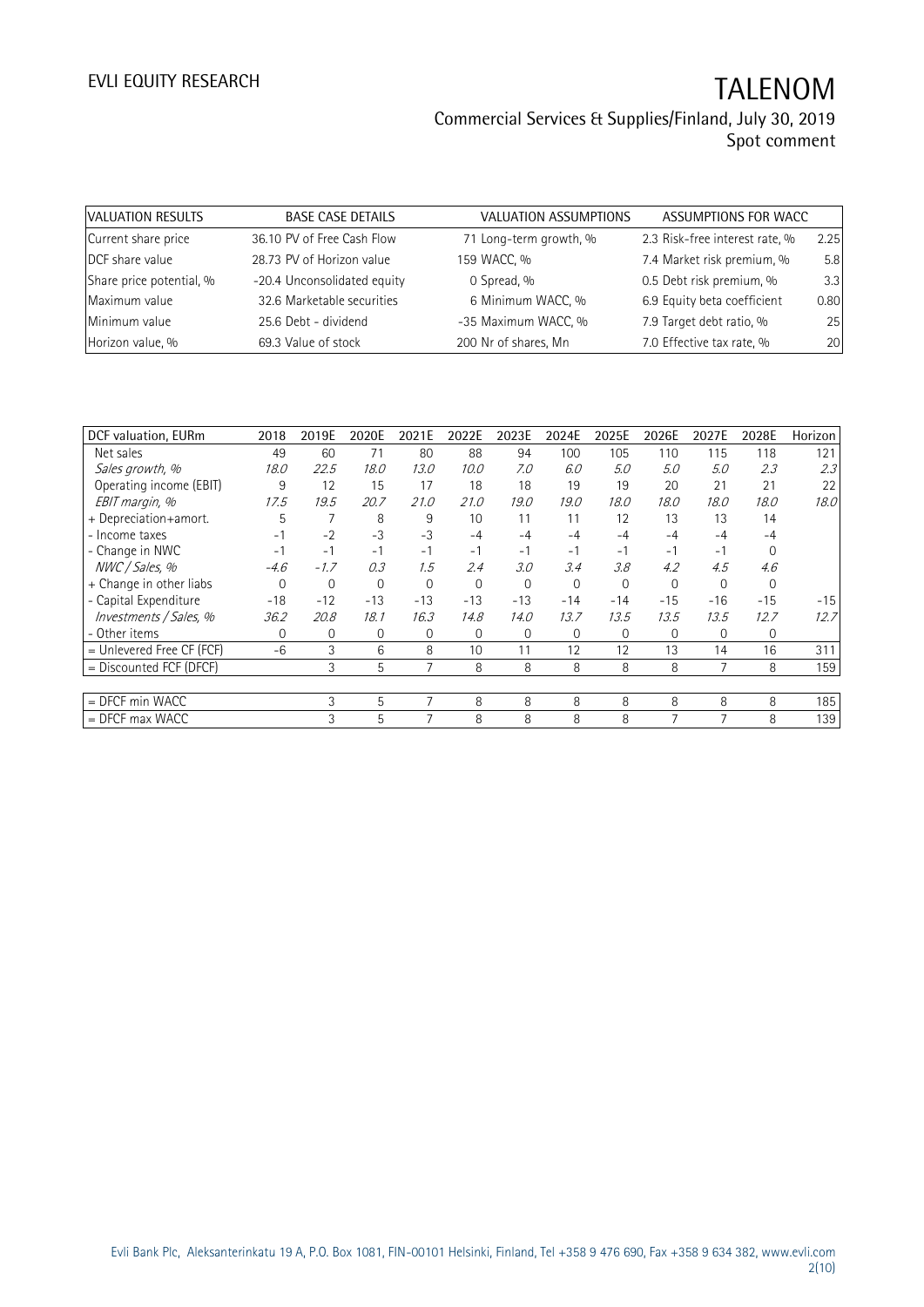| EVLI ESTIMATES, EURm<br>201901<br>201801<br>201802<br>201803<br>201804<br>2018<br>201902<br>Net sales<br>13<br>13<br>12<br>49<br>15<br>15<br>11<br>EBITDA<br>3<br>3<br>5<br>5<br>$\overline{4}$<br>$\overline{4}$<br>14<br>EBITDA margin (%)<br>29.3<br>30.8<br>27.4<br>24.4<br>28.0<br>34.8<br>32.8<br>EBIT<br>3<br>3<br>$\overline{2}$<br>9<br>3<br>3<br>$\overline{1}$<br>EBIT margin (%)<br>23.3<br>20.7<br>20.6<br>16.6<br>11.8<br>17.5<br>21.3<br>Net financial items<br>0<br>$\mathbf 0$<br>$\mathbf 0$<br>$\Omega$<br>0<br>$\mathbf{0}$<br>$-1$<br>$\overline{2}$<br>Pre-tax profit<br>2<br>$\overline{2}$<br>3<br>3<br>8<br>Tax<br>$\Omega$<br>0<br>$\mathbf{0}$<br>$-2$<br>$-1$<br>$-1$<br>$-1$<br>Tax rate (%)<br>20.8<br>19.9<br>20.6<br>19.3<br>20.1<br>20.0<br>20.0<br>$\overline{2}$<br>Net profit<br>$\overline{2}$<br>3<br>$\overline{2}$<br>$\mathbf{1}$<br>$\overline{1}$<br>6<br>EPS<br>0.29<br>0.29<br>0.21<br>0.93<br>0.38<br>0.33<br>0.15<br>EPS adjusted (diluted no. of shares)<br>0.29<br>0.29<br>0.21<br>0.15<br>0.93<br>0.38<br>0.33<br>Dividend per share<br>0.00<br>0.00<br>0.00<br>0.00<br>0.00<br>0.55<br>0.00<br>SALES, EURm<br>Talenom<br>13<br>12<br>15<br>13<br>11<br>49<br>15<br>13<br>12<br>15<br>Total<br>13<br>11<br>15<br>49<br>SALES GROWTH, Y/Y %<br>Talenom<br>18.1<br>17.9<br>16.3<br>16.1<br>19.8<br>18.0<br>18.0<br>Total<br>18.1<br>17.9<br>19.8<br>16.3<br>18.0<br>16.1<br>18.0<br>EBIT, EURm<br>3<br>3<br>$\overline{2}$<br>3<br>Talenom<br>9<br>3<br>1<br>3<br>$\overline{2}$<br>3<br>3<br>Total<br>3<br>9<br>1<br>EBIT margin, %<br>Talenom<br>20.7<br>20.6<br>16.6<br>11.8<br>23.3<br>21.3<br>17.5<br>Total<br>20.7<br>20.6<br>16.6<br>11.8<br>23.3<br>21.3<br>17.5 |  |         |                         |       |       |       |
|--------------------------------------------------------------------------------------------------------------------------------------------------------------------------------------------------------------------------------------------------------------------------------------------------------------------------------------------------------------------------------------------------------------------------------------------------------------------------------------------------------------------------------------------------------------------------------------------------------------------------------------------------------------------------------------------------------------------------------------------------------------------------------------------------------------------------------------------------------------------------------------------------------------------------------------------------------------------------------------------------------------------------------------------------------------------------------------------------------------------------------------------------------------------------------------------------------------------------------------------------------------------------------------------------------------------------------------------------------------------------------------------------------------------------------------------------------------------------------------------------------------------------------------------------------------------------------------------------------------------------------------------------------------------------------------------------------------------------|--|---------|-------------------------|-------|-------|-------|
|                                                                                                                                                                                                                                                                                                                                                                                                                                                                                                                                                                                                                                                                                                                                                                                                                                                                                                                                                                                                                                                                                                                                                                                                                                                                                                                                                                                                                                                                                                                                                                                                                                                                                                                          |  | 2019Q3E | 2019Q4E                 | 2019E | 2020E | 2021E |
|                                                                                                                                                                                                                                                                                                                                                                                                                                                                                                                                                                                                                                                                                                                                                                                                                                                                                                                                                                                                                                                                                                                                                                                                                                                                                                                                                                                                                                                                                                                                                                                                                                                                                                                          |  | 14      | 16                      | 60    | 71    | 80    |
|                                                                                                                                                                                                                                                                                                                                                                                                                                                                                                                                                                                                                                                                                                                                                                                                                                                                                                                                                                                                                                                                                                                                                                                                                                                                                                                                                                                                                                                                                                                                                                                                                                                                                                                          |  |         | 5<br>$\overline{4}$     | 19    | 23    | 26    |
|                                                                                                                                                                                                                                                                                                                                                                                                                                                                                                                                                                                                                                                                                                                                                                                                                                                                                                                                                                                                                                                                                                                                                                                                                                                                                                                                                                                                                                                                                                                                                                                                                                                                                                                          |  | 29.6    | 29.8                    | 31.7  | 32.2  | 32.3  |
|                                                                                                                                                                                                                                                                                                                                                                                                                                                                                                                                                                                                                                                                                                                                                                                                                                                                                                                                                                                                                                                                                                                                                                                                                                                                                                                                                                                                                                                                                                                                                                                                                                                                                                                          |  |         | 3<br>3                  | 12    | 15    | 17    |
|                                                                                                                                                                                                                                                                                                                                                                                                                                                                                                                                                                                                                                                                                                                                                                                                                                                                                                                                                                                                                                                                                                                                                                                                                                                                                                                                                                                                                                                                                                                                                                                                                                                                                                                          |  | 17.6    | 16.1                    | 19.5  | 20.7  | 21.0  |
|                                                                                                                                                                                                                                                                                                                                                                                                                                                                                                                                                                                                                                                                                                                                                                                                                                                                                                                                                                                                                                                                                                                                                                                                                                                                                                                                                                                                                                                                                                                                                                                                                                                                                                                          |  |         | 0<br>$\circ$            | $-1$  | $-1$  | $-1$  |
|                                                                                                                                                                                                                                                                                                                                                                                                                                                                                                                                                                                                                                                                                                                                                                                                                                                                                                                                                                                                                                                                                                                                                                                                                                                                                                                                                                                                                                                                                                                                                                                                                                                                                                                          |  |         | $\overline{2}$<br>2     | 11    | 14    | 16    |
|                                                                                                                                                                                                                                                                                                                                                                                                                                                                                                                                                                                                                                                                                                                                                                                                                                                                                                                                                                                                                                                                                                                                                                                                                                                                                                                                                                                                                                                                                                                                                                                                                                                                                                                          |  |         | $\Omega$<br>$\mathbf 0$ | $-2$  | $-3$  | $-3$  |
|                                                                                                                                                                                                                                                                                                                                                                                                                                                                                                                                                                                                                                                                                                                                                                                                                                                                                                                                                                                                                                                                                                                                                                                                                                                                                                                                                                                                                                                                                                                                                                                                                                                                                                                          |  | 20.0    | 20.0                    | 20.0  | 20.0  | 20.0  |
|                                                                                                                                                                                                                                                                                                                                                                                                                                                                                                                                                                                                                                                                                                                                                                                                                                                                                                                                                                                                                                                                                                                                                                                                                                                                                                                                                                                                                                                                                                                                                                                                                                                                                                                          |  |         | 2<br>$\overline{2}$     | 9     | 11    | 13    |
|                                                                                                                                                                                                                                                                                                                                                                                                                                                                                                                                                                                                                                                                                                                                                                                                                                                                                                                                                                                                                                                                                                                                                                                                                                                                                                                                                                                                                                                                                                                                                                                                                                                                                                                          |  | 0.27    | 0.28                    | 1.26  | 1.59  | 1.84  |
|                                                                                                                                                                                                                                                                                                                                                                                                                                                                                                                                                                                                                                                                                                                                                                                                                                                                                                                                                                                                                                                                                                                                                                                                                                                                                                                                                                                                                                                                                                                                                                                                                                                                                                                          |  | 0.27    | 0.28                    | 1.26  | 1.59  | 1.84  |
|                                                                                                                                                                                                                                                                                                                                                                                                                                                                                                                                                                                                                                                                                                                                                                                                                                                                                                                                                                                                                                                                                                                                                                                                                                                                                                                                                                                                                                                                                                                                                                                                                                                                                                                          |  | 0.00    | 0.00                    | 0.75  | 0.96  | 1.10  |
|                                                                                                                                                                                                                                                                                                                                                                                                                                                                                                                                                                                                                                                                                                                                                                                                                                                                                                                                                                                                                                                                                                                                                                                                                                                                                                                                                                                                                                                                                                                                                                                                                                                                                                                          |  |         |                         |       |       |       |
|                                                                                                                                                                                                                                                                                                                                                                                                                                                                                                                                                                                                                                                                                                                                                                                                                                                                                                                                                                                                                                                                                                                                                                                                                                                                                                                                                                                                                                                                                                                                                                                                                                                                                                                          |  | 14      | 16                      | 60    | 71    | 80    |
|                                                                                                                                                                                                                                                                                                                                                                                                                                                                                                                                                                                                                                                                                                                                                                                                                                                                                                                                                                                                                                                                                                                                                                                                                                                                                                                                                                                                                                                                                                                                                                                                                                                                                                                          |  | 14      | 16                      | 60    | 71    | 80    |
|                                                                                                                                                                                                                                                                                                                                                                                                                                                                                                                                                                                                                                                                                                                                                                                                                                                                                                                                                                                                                                                                                                                                                                                                                                                                                                                                                                                                                                                                                                                                                                                                                                                                                                                          |  |         |                         |       |       |       |
|                                                                                                                                                                                                                                                                                                                                                                                                                                                                                                                                                                                                                                                                                                                                                                                                                                                                                                                                                                                                                                                                                                                                                                                                                                                                                                                                                                                                                                                                                                                                                                                                                                                                                                                          |  | 27.4    | 29.3                    | 22.5  | 18.0  | 13.0  |
|                                                                                                                                                                                                                                                                                                                                                                                                                                                                                                                                                                                                                                                                                                                                                                                                                                                                                                                                                                                                                                                                                                                                                                                                                                                                                                                                                                                                                                                                                                                                                                                                                                                                                                                          |  | 27.4    | 29.3                    | 22.5  | 18.0  | 13.0  |
|                                                                                                                                                                                                                                                                                                                                                                                                                                                                                                                                                                                                                                                                                                                                                                                                                                                                                                                                                                                                                                                                                                                                                                                                                                                                                                                                                                                                                                                                                                                                                                                                                                                                                                                          |  |         |                         |       |       |       |
|                                                                                                                                                                                                                                                                                                                                                                                                                                                                                                                                                                                                                                                                                                                                                                                                                                                                                                                                                                                                                                                                                                                                                                                                                                                                                                                                                                                                                                                                                                                                                                                                                                                                                                                          |  |         | 3<br>3                  | 12    | 15    | 17    |
|                                                                                                                                                                                                                                                                                                                                                                                                                                                                                                                                                                                                                                                                                                                                                                                                                                                                                                                                                                                                                                                                                                                                                                                                                                                                                                                                                                                                                                                                                                                                                                                                                                                                                                                          |  |         | 3<br>3                  | 12    | 15    | 17    |
|                                                                                                                                                                                                                                                                                                                                                                                                                                                                                                                                                                                                                                                                                                                                                                                                                                                                                                                                                                                                                                                                                                                                                                                                                                                                                                                                                                                                                                                                                                                                                                                                                                                                                                                          |  |         |                         |       |       |       |
|                                                                                                                                                                                                                                                                                                                                                                                                                                                                                                                                                                                                                                                                                                                                                                                                                                                                                                                                                                                                                                                                                                                                                                                                                                                                                                                                                                                                                                                                                                                                                                                                                                                                                                                          |  | 17.6    | 16.1                    | 19.5  | 20.7  | 21.0  |
|                                                                                                                                                                                                                                                                                                                                                                                                                                                                                                                                                                                                                                                                                                                                                                                                                                                                                                                                                                                                                                                                                                                                                                                                                                                                                                                                                                                                                                                                                                                                                                                                                                                                                                                          |  | 17.6    | 16.1                    | 19.5  | 20.7  | 21.0  |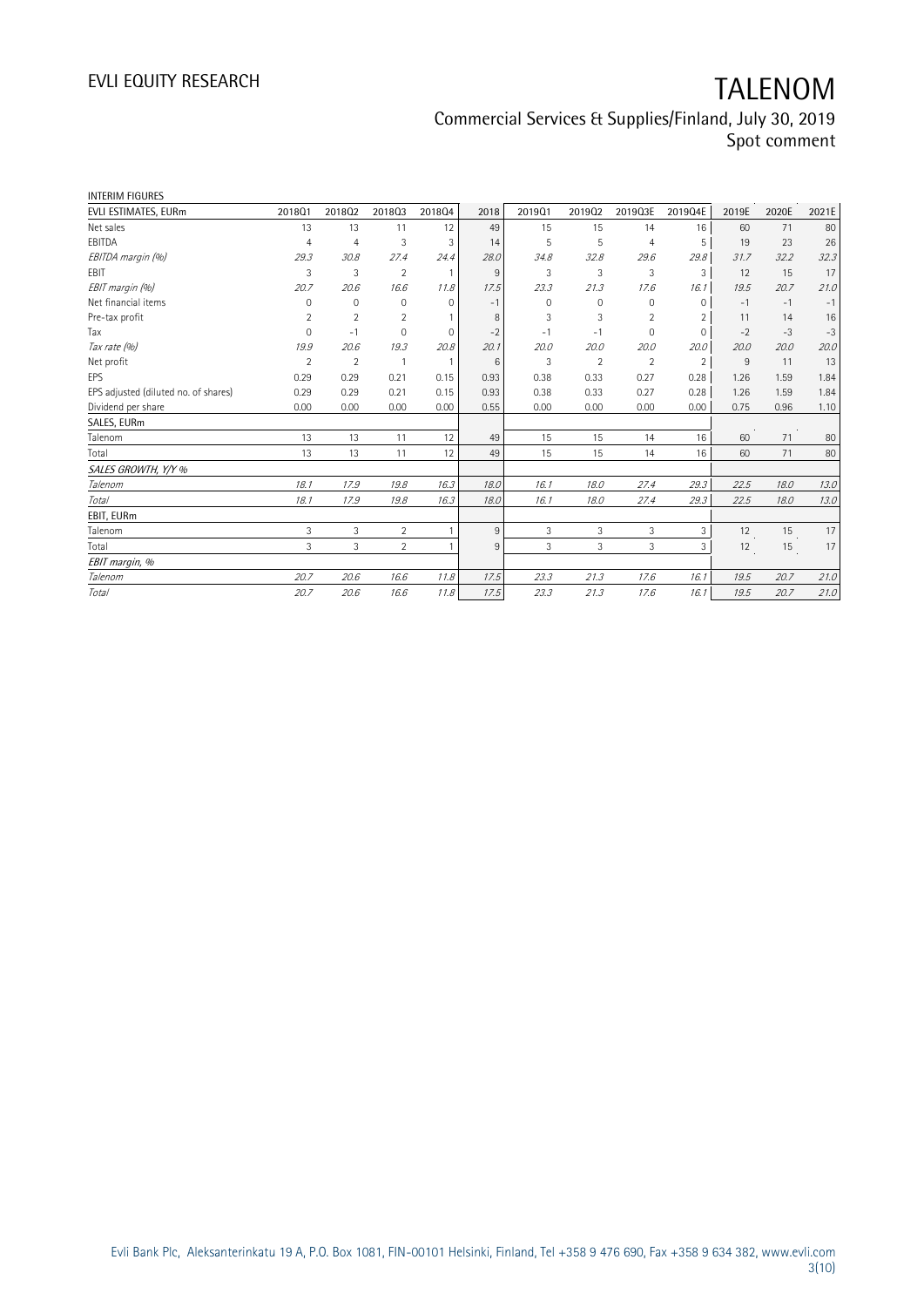| INCOME STATEMENT, EURm                     | 2014                | 2015           | 2016                | 2017                | 2018                | 2019E               | 2020E               | 2021E               |
|--------------------------------------------|---------------------|----------------|---------------------|---------------------|---------------------|---------------------|---------------------|---------------------|
| Sales                                      | 30                  | 33             | 37                  | 41                  | 49                  | 60                  | 71                  | 80                  |
| Sales growth (%)                           | 14.0                | 11.6           | 12.0                | 12.1                | 18.0                | 22.5                | 18.0                | 13.0                |
| Costs                                      | $-23$               | $-30$          | $-30$               | $-32$               | $-35$               | $-41$               | $-48$               | $-54$               |
| Reported EBITDA                            | 6                   | 3              | 7                   | 10                  | 14                  | 19                  | 23                  | 26                  |
| Extraordinary items in EBITDA              | $\mathbf 0$         | $\mathbf 0$    | $\mathsf{O}\xspace$ | $\mathbf 0$         | $\mathbf 0$         | $\mathbf 0$         | $\mathbf 0$         | $\mathbf 0$         |
| EBITDA margin (%)                          | 21.3                | 9.6            | 18.5                | 23.0                | 28.0                | 31.7                | 32.2                | 32.3                |
| Depreciation                               | $-3$                | $-2$           | $-3$                | $-5$                | $-5$                | $-7$                | $-8$                | $-9$                |
| EBITA                                      | 3                   | $\mathbf{1}$   | 4                   | 5                   | $\overline{9}$      | 12                  | 15                  | 17                  |
| Goodwill amortization / writedown          | $-2$                | $\mathbf 0$    | $\mathsf 0$         | $\mathbf 0$         | $\mathbf 0$         | $\mathbb O$         | $\mathbf 0$         | $\mathbf 0$         |
| Reported EBIT                              | $\overline{2}$      | $\mathbf{1}$   | 4                   | 5                   | 9                   | 12                  | 15                  | 17                  |
| EBIT margin (%)                            | 5.2                 | 3.7            | 11.3                | 11.7                | 17.5                | 19.5                | 20.7                | 21.0                |
| Net financials                             | $-1$                | $-1$           | $-1$                | $-1$                | $-1$                | $-1$                | $-1$                | $-1$                |
| Pre-tax profit                             | $\mathbf 0$         | $\mathbf 0$    | 4                   | $\overline{4}$      | 8                   | 11                  | 14                  | 16                  |
| Extraordinary items                        | $\mathsf 0$         | $\mathbf 0$    | $\mathbf 0$         | $\mathbf 0$         | $\mathbf 0$         | $\mathbb O$         | $\mathbf 0$         | $\mathbf 0$         |
| Taxes                                      | $\mathbf 0$         | $\mathbf 0$    | $-1$                | $-1$                | $-2$                | $-2$                | $-3$                | $-3$                |
| Minority shares                            | $\mathsf 0$         | $\mathbb O$    | $\mathbf 0$         | $\mathbf 0$         | $\mathbb O$         | $\mathsf{O}\xspace$ | $\mathbf 0$         | $\mathbf 0$         |
| Net profit                                 | 0                   | $\mathbf 0$    | 3                   | 3                   | 6                   | 9                   | 11                  | 13                  |
| <b>BALANCE SHEET, EURm</b>                 |                     |                |                     |                     |                     |                     |                     |                     |
| Assets                                     |                     |                |                     |                     |                     |                     |                     |                     |
| Fixed assets                               | 10                  | 11             | 14                  | 17                  | 30                  | 34                  | 39                  | 43                  |
| % of sales                                 | 33                  | 34             | 38                  | 41                  | 60                  | 57                  | 55                  | 54                  |
| Goodwill                                   | 19                  | 18             | 18                  | 18                  | 18                  | 19                  | 19                  | 19                  |
| % of sales                                 | 63                  | 56             | 50                  | 44                  | 38                  | 31                  | 26                  | 23                  |
| Inventory                                  | $\mathsf{O}\xspace$ | $\mathbf 0$    | $\mathbf 0$         | 0                   | $\mathbf 0$         | $\mathsf{O}\xspace$ | $\mathbf 0$         | $\mathbf 0$         |
| % of sales                                 | 0                   | 0              | 0                   | 0                   | 0                   | 0                   | 0                   | 0                   |
| Receivables                                | 4                   | $\overline{4}$ | 5                   | 5                   | 5                   | $\overline{7}$      | 8                   | 9                   |
| % of sales                                 | 15                  | 13             | 13                  | 13                  | 11                  | 11                  | 11                  | 11                  |
| Liquid funds                               | $\overline{2}$      | $\mathsf S$    | 4                   | 5                   | $\,6\,$             | $\overline{7}$      | $9\,$               | 10                  |
| % of sales                                 | 5                   | 16             | 12                  | 12                  | 12                  | 12                  | 12                  | 12                  |
| Total assets                               | 34                  | 40             | 42                  | 46                  | 59                  | 67                  | 74                  | 80                  |
| Liabilities                                |                     |                |                     |                     |                     |                     |                     |                     |
| Equity                                     | $\mathbf{1}$        | 9              | 12                  | 14                  | 19                  | 25                  | 31                  | 37                  |
| % of sales                                 | $\sqrt{2}$          | 28             | 32                  | 34                  | 38                  | 42                  | 44                  | 46                  |
| Deferred taxes                             | 0                   | $\mathbb O$    | $\mathbf 0$         | 1                   | $\overline{1}$      | $\mathbf{1}$        | 1                   | $\mathbf{1}$        |
| % of sales                                 | 0                   | 0              | $\mathcal I$        | $\mathcal I$        | $\overline{2}$      | $\mathfrak z$       | $\mathcal{I}$       | 1                   |
| Interest bearing debt                      | 26                  | 24             | 23                  | 23                  | 32                  | 33                  | 34                  | 34                  |
| % of sales                                 | 86                  | 71             | 61                  | 54                  | 65                  | 55                  | 49                  | 43                  |
| Non-interest bearing current liabilities   | $\mathbf{1}$        | $\mathbf 0$    | $\bf 0$             | $\mathsf{O}\xspace$ | $\mathbf 0$         | $\mathsf{O}\xspace$ | $\mathbf 0$         | $\mathbf 0$         |
| % of sales                                 | 5                   | $\mathcal O$   | 0                   | 0                   | 0                   | 0                   | 0                   | 0                   |
| Other interest free debt                   | $\overline{7}$      | $\overline{7}$ | 8                   | 9                   | 8                   | 8                   | 8                   | 8                   |
| % of sales                                 | 23                  | 21             | 21                  | 21                  | 17                  | 13                  | 11                  | 10                  |
| Total liabilities                          | 34                  | 40             | 42                  | 46                  | 59                  | 67                  | 74                  | 80                  |
| CASH FLOW, EURm                            |                     |                |                     |                     |                     |                     |                     |                     |
| + EBITDA                                   | $\,6$               | $\sqrt{3}$     | $\overline{7}$      | 10                  | 14                  | 19                  | 23                  | 26                  |
| - Net financial items                      | $-1$                | $-1$           | $-1$                | $-1$                | $-1$                | $-1$                | $-1$                | $-1$                |
| - Taxes                                    | 0                   | $-1$           | $\bf 0$             | $\mathsf{O}\xspace$ | $-1$                | $-2$                | $-3$                | $-3$                |
| - Increase in Net Working Capital          | $\mathsf{O}\xspace$ | $\mathbf 0$    | $\mathsf{O}\xspace$ | $\mathbf{1}$        | $-1$                | $-1$                | $-1$                | $-1$                |
| +/- Other                                  | $\overline{2}$      | $\mathbf{1}$   | 1                   | $\mathbf{1}$        | $\overline{1}$      | $\mathbf 0$         | $\mathbf 0$         | $\mathbf 0$         |
| = Cash flow from operations                | 7                   | 3              | 7                   | 10                  | 12                  | 15                  | 18                  | 21                  |
| - Capex                                    | $-7$                | $-3$           | $-6$                | $-7$                | $-18$               | $-12$               | $-13$               | $-13$               |
| - Acquisitions                             | $\mathbb O$         | $\mathbf 0$    | $\bf 0$             | $\mathbf 0$         | $\mathbf 0$         | $\mathbb O$         | $\mathbf 0$         | $\mathbf 0$         |
| + Divestments                              | 0                   | $\mathbf 0$    | $\mathsf{O}\xspace$ | 0                   | $\mathbf 0$         | $\mathbf 0$         | 0                   | $\mathbf 0$         |
| = Net cash flow                            | $-2$                | $-1$           | $\mathbf 0$         | 1                   | $-7$                | $\overline{c}$      | 5                   | 8                   |
| +/- Change in interest-bearing debt        | $\overline{2}$      | $-2$           | $-1$                | $\mathbf 0$         | 9                   | $\mathbf{1}$        | 1                   | $\mathsf{O}\xspace$ |
|                                            | $\mathsf{O}\xspace$ | $\,9$          | $\mathbf 0$         | $\mathbf 0$         | $\overline{1}$      | $\mathbf{1}$        | $\mathbf 0$         | $\mathbf 0$         |
| +/- New issues/buybacks<br>- Paid dividend | $\mathsf{O}\xspace$ | $\mathbf 0$    | $\mathbf 0$         |                     |                     |                     |                     | $-7$                |
| +/- Change in loan receivables             | 0                   |                | $\mathbf 0$         | $-1$<br>$\mathbf 0$ | $-2$<br>$\mathbf 0$ | $-4$<br>$\mathbf 0$ | $-5$<br>$\mathbf 0$ |                     |
|                                            |                     | $-1$           |                     |                     |                     |                     |                     | $\mathbb O$         |
| Change in cash                             | $\mathbf{1}$        | $\mathsf S$    | $-2$                | $\mathsf{O}\xspace$ | $\mathbf{1}$        | $\mathbf{1}$        | 1                   | $\mathbf{1}$        |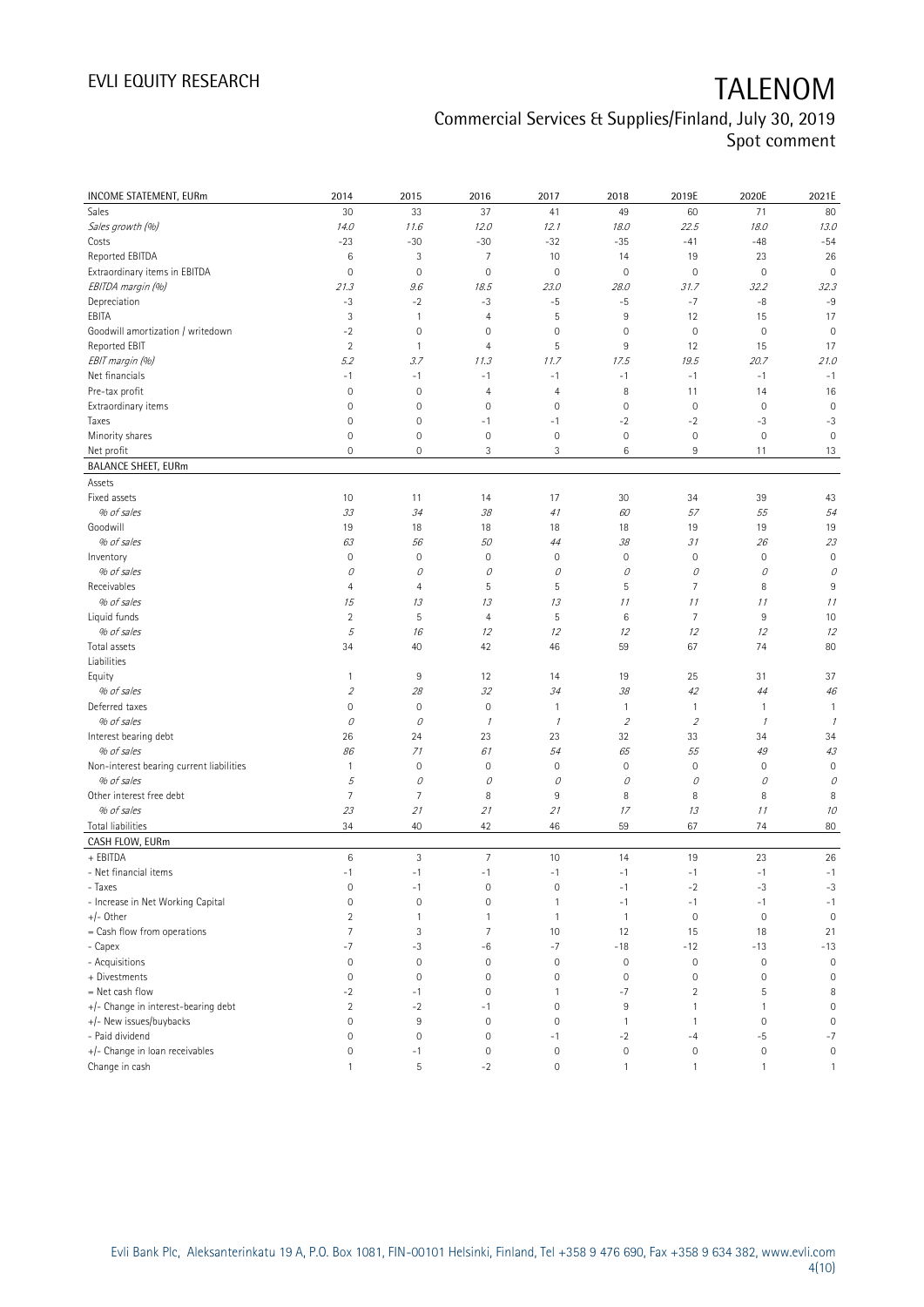| <b>KEY FIGURES</b>                  | 2015         | 2016           | 2017           | 2018           | 2019E  | 2020E  | 2021E   |
|-------------------------------------|--------------|----------------|----------------|----------------|--------|--------|---------|
| M-cap                               | 32           | 49             | 87             | 131            | 252    | 252    | 252     |
| Net debt                            | 18           | 18             | 18             | 26             | 26     | 26     | 25      |
| Enterprise value                    | 50           | 67             | 105            | 157            | 278    | 277    | 276     |
| Sales                               | 33           | 37             | 41             | 49             | 60     | 71     | 80      |
| EBITDA                              | 3            | $\overline{7}$ | 10             | 14             | 19     | 23     | 26      |
| EBIT                                | $\mathbf{1}$ | $\overline{4}$ | 5              | $\overline{9}$ | 12     | 15     | 17      |
| Pre-tax                             | $\mathbf 0$  | $\overline{4}$ | $\overline{4}$ | 8              | 11     | 14     | 16      |
| Earnings                            | $\mathbf 0$  | 3              | 3              | 6              | 9      | 11     | 13      |
| Book value                          | 9            | 12             | 14             | 19             | 25     | 31     | 37      |
| Valuation multiples                 |              |                |                |                |        |        |         |
| EV/sales                            | 1.5          | 1.8            | 2.5            | 3.2            | 4.6    | 3.9    | 3.5     |
| EV/EBITDA                           | 15.8         | 9.9            | 11.0           | 11.5           | 14.6   | 12.2   | 10.7    |
| EV/EBITA                            | 41.1         | 16.1           | 21.6           | 18.4           | 23.7   | 19.0   | 16.5    |
| EV/EBIT                             | 41.1         | 16.1           | 21.6           | 18.4           | 23.7   | 19.0   | 16.5    |
| EV/operating cash flow              | 17.7         | 9.8            | 10.7           | 12.9           | 18.0   | 14.9   | 12.9    |
| EV/cash earnings                    | 41.1         | 10.8           | 12.2           | 13.1           | 17.2   | 14.4   | 12.7    |
| P/E                                 | 400.0        | 16.9           | 23.4           | 20.6           | 28.6   | 22.6   | 19.6    |
| P/E excl. goodwill                  | 400.0        | 16.9           | 23.4           | 20.6           | 28.6   | 22.6   | 19.6    |
| P/B                                 | 3.4          | 4.2            | 6.2            | 7.0            | 10.0   | 8.1    | 6.8     |
| P/sales                             | 1.0          | 1.3            | 2.1            | 2.7            | 4.2    | 3.6    | 3.2     |
| P/CF                                | 11.3         | 7.2            | 8.9            | 10.8           | 16.3   | 13.5   | 11.8    |
| Target EV/EBIT                      | O.O          | 0.0            | 0.0            | 0.0            | 23.7   | 18.9   | 16.4    |
| Target P/E                          | O.O          | 0.0            | 0.0            | 0.0            | 28.5   | 22.6   | 19.6    |
| Target P/B                          | 0.0          | O.O            | $O.O$          | $O.O$          | 10.0   | 8.1    | $6.8\,$ |
| Per share measures                  |              |                |                |                |        |        |         |
| Number of shares                    | 6,084        | 6,807          | 6,812          | 6,872          | 6,973  | 6,973  | 6,973   |
| Number of shares (diluted)          | 6,084        | 6,807          | 6,812          | 6,872          | 6,973  | 6,973  | 6,973   |
| EPS                                 | 0.01         | 0.43           | 0.50           | 0.93           | 1.26   | 1.59   | 1.84    |
| EPS excl. goodwill                  | 0.01         | 0.43           | 0.55           | 0.93           | 1.26   | 1.59   | 1.84    |
| Cash EPS                            | 0.20         | 0.91           | 1.27           | 1.74           | 2.31   | 2.76   | 3.13    |
| Operating cash flow per share       | 0.46         | 1.00           | 1.44           | 1.77           | 2.21   | 2.67   | 3.07    |
| Capital employed per share          | 4.52         | 4.39           | 4.63           | 6.47           | 7.29   | 8.14   | 8.85    |
| Book value per share                | 1.54         | 1.72           | 2.05           | 2.72           | 3.59   | 4.44   | 5.32    |
| Book value excl. goodwill           | $-1.49$      | $-0.99$        | $-0.66$        | 0.04           | 0.91   | 1.75   | 2.64    |
| Dividend per share                  | 0.07         | 0.20           | 0.32           | 0.55           | 0.75   | 0.96   | 1.10    |
| Dividend payout ratio, %            | 532.3        | 46.9           | 63.9           | 59.4           | 59.4   | 60.0   | 60.0    |
| Dividend yield, %                   | 1.3          | 2.8            | 2.5            | 2.9            | 2.1    | 2.7    | 3.1     |
| Efficiency measures                 |              |                |                |                |        |        |         |
| ROE                                 | 1.6          | 27.5           | 26.6           | 39.0           | 40.2   | 39.7   | 37.7    |
| <b>ROCE</b>                         | 4.1          | 12.5           | 13.7           | 19.7           | 21.6   | 23.7   | 24.5    |
| Financial ratios                    |              |                |                |                |        |        |         |
| Capex/sales, %                      | 9.4          | 15.5           | 17.9           | 36.2           | 20.8   | 18.1   | 16.3    |
| Capex/depreciation excl. goodwill,% | 163.2        | 217.0          | 159.1          | 345.1          | 166.3  | 157.5  | 144.1   |
| Net debt/EBITDA, book-weighted      | 5.7          | 2.7            | 1.9            | 1.9            | 1.4    | 1.1    | 1.0     |
| Debt/equity, market-weighted        | 0.7          | 0.5            | 0.3            | 0.2            | 0.1    | 0.1    | 0.1     |
| Equity ratio, book-weighted         | 23.5         | 27.7           | 30.4           | 31.5           | 37.3   | 41.6   | 46.1    |
| Gearing                             | 1.93         | 1.55           | 1.26           | 1.38           | 1.03   | 0.83   | 0.66    |
| Number of employees, average        | 588          | 542            | 613            | 673            | 816    | 954    | 1,067   |
| Sales per employee, EUR             | 56,116       | 68,186         | 67,571         | 72,617         | 73,350 | 74,091 | 74,839  |
| EBIT per employee, EUR              | 2,075        | 7,707          | 7,896          | 12,697         | 14,331 | 15,337 | 15,716  |
|                                     |              |                |                |                |        |        |         |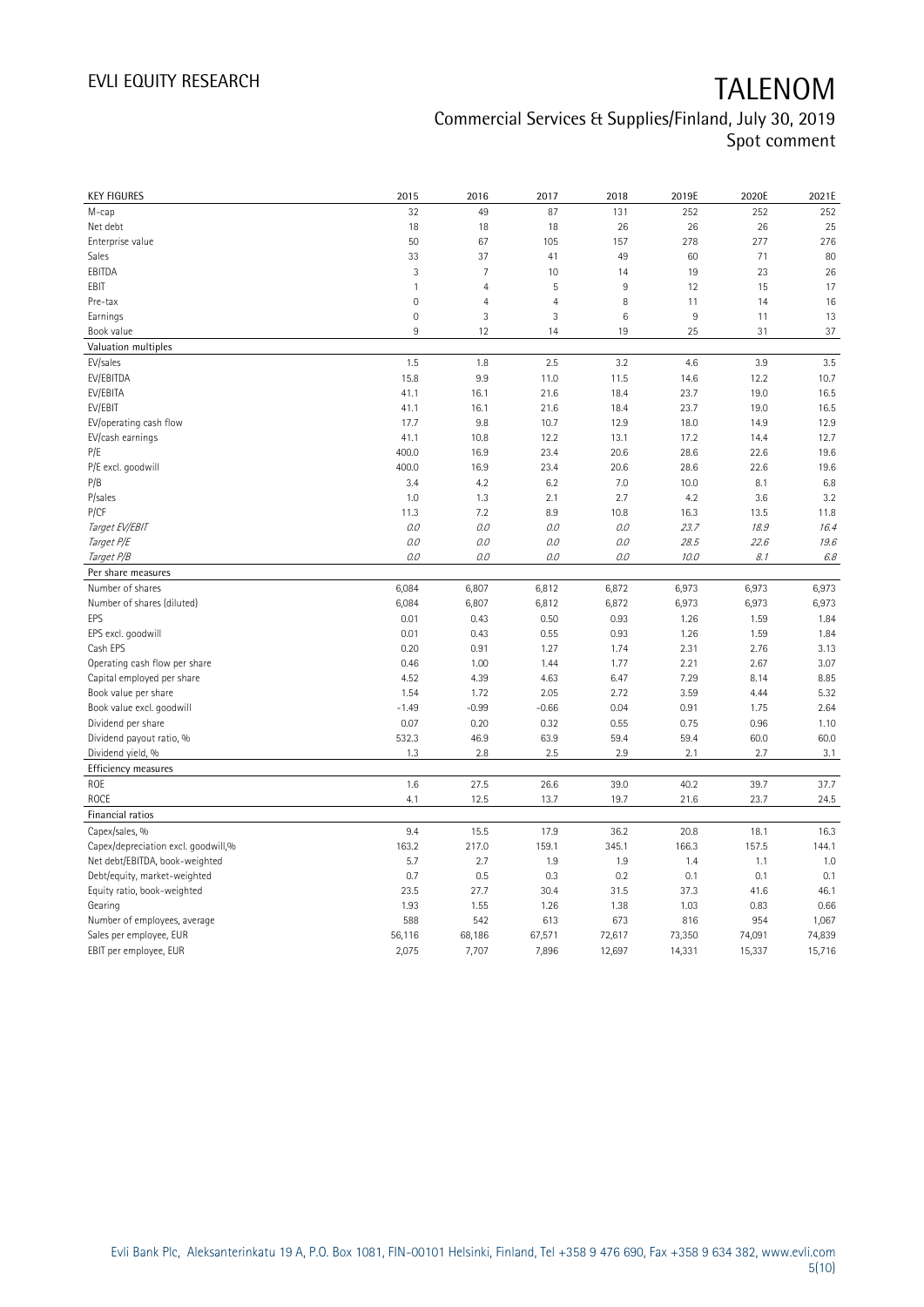COMPANY DESCRIPTION: Talenom Oyj operates as an accounting company. The Company offers accounting, bookkeeping, taxation, and legal services, as well as invoicing, financial performance monitoring and management software, and payroll services.

### INVESTMENT CASE:

| <b>OWNERSHIP STRUCTURE</b>                      | <b>SHARES</b> | <b>EURm</b> | 0/0   |
|-------------------------------------------------|---------------|-------------|-------|
| Tahkola Harri                                   | 1,564,315     | 56.472      | 22.4% |
| Tahkola Markus                                  | 939,304       | 33.909      | 13.5% |
| Ilmarinen Mutual Pension Insurance Company      | 894,020       | 32.274      | 12.8% |
| Evli Finnish Small Cap fund                     | 400,000       | 14.440      | 5.7%  |
| Skandinaviska Enskilda Banken (nominee reg.)    | 290,059       | 10.471      | 4.2%  |
| Nordea Bank (nominee reg.)                      | 287,616       | 10.383      | 4.1%  |
| Danske Invest Finnish Institutional Equity fund | 231,252       | 8.348       | 3.3%  |
| EQ Nordic Small Cap fund                        | 136,032       | 4.911       | 2.0%  |
| Siuruainen Mikko                                | 130,086       | 4.696       | 1.9%  |
| The Church Pension Fund                         | 101,000       | 3.646       | 1.4%  |
| Ten largest                                     | 4,973,684     | 179.550     | 71%   |
| Residual                                        | 1,998,988     | 72.163      | 29%   |
| Total                                           | 6,972,672     | 251.713     | 100%  |

| EARNINGS CALENDAR       |                                    |
|-------------------------|------------------------------------|
| October 21, 2019        | Q3 report                          |
|                         |                                    |
|                         |                                    |
|                         |                                    |
| OTHER EVENTS            |                                    |
|                         |                                    |
|                         |                                    |
| COMPANY MISCELLANEOUS   |                                    |
| CEO: Otto-Pekka Huhtala | Töölönlahdenkatu 2, 00100 Helsinki |
| CFO: Antti Aho          | Tel:                               |
| IR: Miikka Hätälä       |                                    |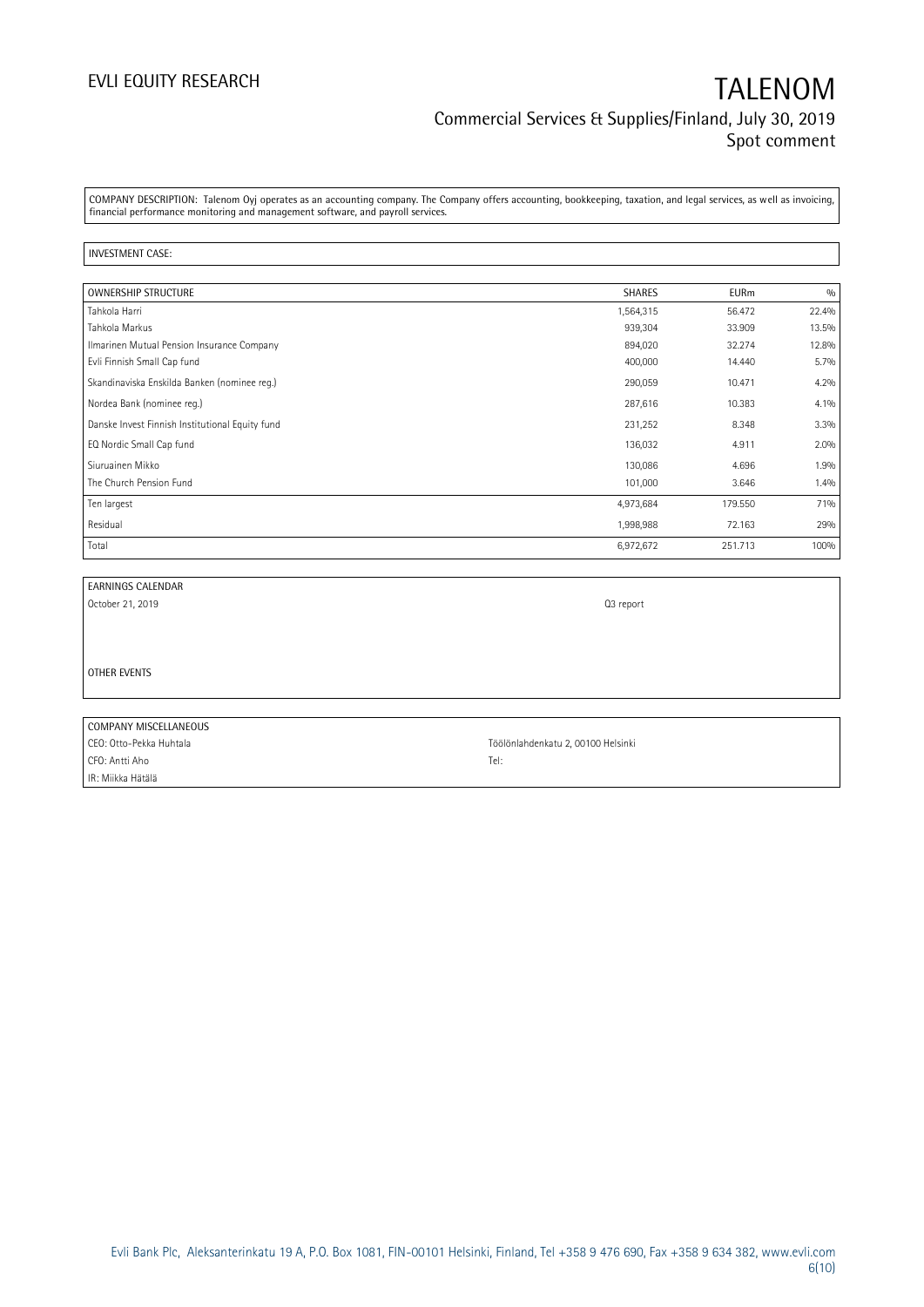DEFINITIONS

| P/E                                                                              | EPS                                                                  |  |  |  |  |
|----------------------------------------------------------------------------------|----------------------------------------------------------------------|--|--|--|--|
| Price per share                                                                  | Profit before extraordinary items and taxes                          |  |  |  |  |
|                                                                                  |                                                                      |  |  |  |  |
| Earnings per share                                                               | $-$ income taxes $+$ minority interest                               |  |  |  |  |
|                                                                                  | Number of shares                                                     |  |  |  |  |
| P/Sales                                                                          | <b>DPS</b>                                                           |  |  |  |  |
| Market cap                                                                       | Dividend for the financial period per share                          |  |  |  |  |
| Sales                                                                            |                                                                      |  |  |  |  |
|                                                                                  |                                                                      |  |  |  |  |
| P/BV                                                                             | <b>CEPS</b>                                                          |  |  |  |  |
| Price per share                                                                  | Gross cash flow from operations                                      |  |  |  |  |
| Shareholders' equity $+$ taxed provisions per share                              | Number of shares                                                     |  |  |  |  |
|                                                                                  |                                                                      |  |  |  |  |
| P/CF                                                                             | EV/Share                                                             |  |  |  |  |
| Price per share                                                                  | Enterprise value                                                     |  |  |  |  |
| Operating cash flow per share                                                    | Number of shares                                                     |  |  |  |  |
|                                                                                  |                                                                      |  |  |  |  |
| EV (Enterprise value)                                                            | Sales/Share                                                          |  |  |  |  |
| Market cap + net $debt$ + minority interest at market value                      | Sales                                                                |  |  |  |  |
| - share of associated companies at market value                                  | Number of shares                                                     |  |  |  |  |
|                                                                                  |                                                                      |  |  |  |  |
| Net debt                                                                         | EBITDA/Share                                                         |  |  |  |  |
| Interest bearing debt - financial assets                                         | Earnings before interest, tax, depreciation and amortisation         |  |  |  |  |
|                                                                                  | Number of shares                                                     |  |  |  |  |
|                                                                                  |                                                                      |  |  |  |  |
| EV/Sales                                                                         | EBIT/Share                                                           |  |  |  |  |
| Enterprise value                                                                 | Operating profit                                                     |  |  |  |  |
| Sales                                                                            | Number of shares                                                     |  |  |  |  |
|                                                                                  |                                                                      |  |  |  |  |
| EV/EBITDA                                                                        | EAFI/Share                                                           |  |  |  |  |
| Enterprise value                                                                 | Pretax profit                                                        |  |  |  |  |
| Earnings before interest, tax, depreciation and amortisation                     | Number of shares                                                     |  |  |  |  |
| EV/EBIT                                                                          | Capital employed/Share                                               |  |  |  |  |
| Enterprise value                                                                 | Total assets - non interest bearing debt                             |  |  |  |  |
| Operating profit                                                                 | Number of shares                                                     |  |  |  |  |
|                                                                                  |                                                                      |  |  |  |  |
| Div yield, %                                                                     | Total assets                                                         |  |  |  |  |
| Dividend per share                                                               | Balance sheet total                                                  |  |  |  |  |
| Price per share                                                                  |                                                                      |  |  |  |  |
|                                                                                  |                                                                      |  |  |  |  |
| Payout ratio, %                                                                  | Interest coverage (x)                                                |  |  |  |  |
| <b>Total dividends</b>                                                           | Operating profit                                                     |  |  |  |  |
| Earnings before extraordinary items and taxes - income taxes + minority interest | Financial items                                                      |  |  |  |  |
|                                                                                  |                                                                      |  |  |  |  |
| Net cash/Share                                                                   | Asset turnover (x)                                                   |  |  |  |  |
| Financial assets - interest bearing debt                                         | Turnover                                                             |  |  |  |  |
| Number of shares                                                                 | Balance sheet total (average)                                        |  |  |  |  |
|                                                                                  |                                                                      |  |  |  |  |
| ROA, %                                                                           | Debt/Equity, %                                                       |  |  |  |  |
| Operating profit $+$ financial income $+$ extraordinary items                    | Interest bearing debt                                                |  |  |  |  |
| Balance sheet total - interest free short term debt                              | Shareholders' equity + minority interest + taxed provisions          |  |  |  |  |
| - long term advances received and accounts payable (average)                     |                                                                      |  |  |  |  |
|                                                                                  |                                                                      |  |  |  |  |
| ROCE, %                                                                          | Equity ratio, %                                                      |  |  |  |  |
| Profit before extraordinary items + interest expenses + other financial costs    | Shareholders' equity $+$ minority interest $+$ taxed provisions      |  |  |  |  |
| Balance sheet total - non interest bearing debt (average)                        | Total assets - interest free loans                                   |  |  |  |  |
|                                                                                  |                                                                      |  |  |  |  |
| ROE, %                                                                           | CAGR, %<br>Cumulative annual growth rate $=$ Average growth per year |  |  |  |  |
| Profit before extraordinary items and taxes - income taxes                       |                                                                      |  |  |  |  |
| Shareholders' equity + minority interest + taxed provisions (average)            |                                                                      |  |  |  |  |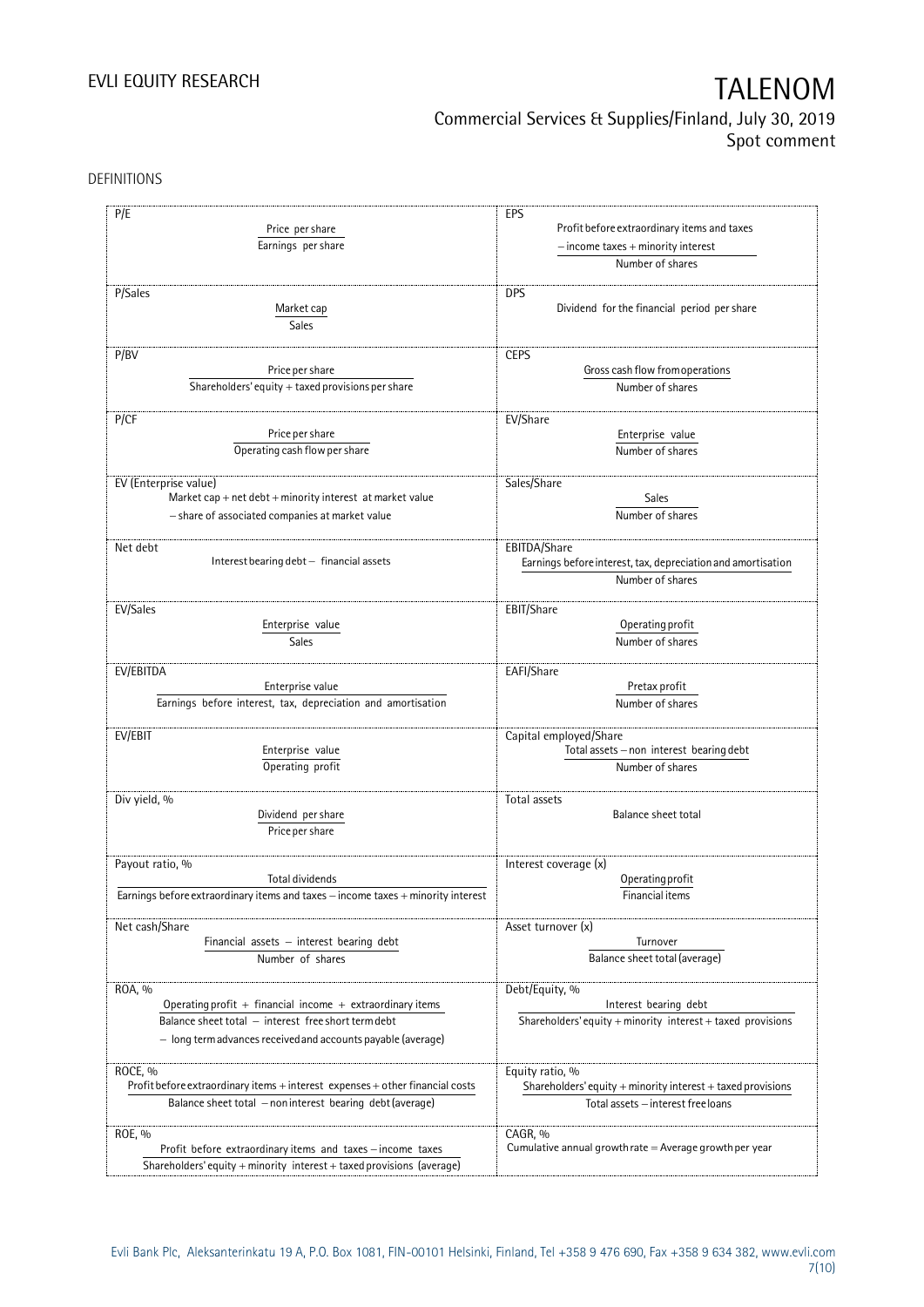Important Disclosures

Evli Research Partners Plc ("ERP") uses 12-month target prices. Target prices are defined by utilizing analytical techniques based on financial theory including (but not limited to) discounted cash flow analysis and comparative valuation. The selection of valuation methods depends on different circumstances. Target prices may be altered on the basis of new information coming to light in the underlying company or changes in interest rates, changes in foreign exchange rates, other securities prices or market indices or outlook for the aforementioned factors or other factors that may change the conditions of financial markets. Recommendations and changes by analysts are available at <https://research.evli.com/JasperAllModels.action?authParam=key;461&authParam=x;G3rNagWrtf7K&authType=3> Investment recommendations are defined as follows: Target price compared to share price Recommendation<br>  $\leq -10\%$  $\langle 5, 10, 10 \rangle$  SELL<br> $\langle -10, 10, 10 \rangle$  SELL  $-10 - (+10) \%$  HOL<br>  $> 10 \%$  RIJY  $> 10\%$ ERP's investment recommendation of the analyzed company is updated at least 2 timer per year. 60% 53% 50% 39% 40% 30% 20% 8% 10%  $0%$ Sell Hold Buy

The graph above shows the distribution of ERP's recommendations of companies under coverage in 1st of February 2019. If recommendation is not given, it is not mentioned here.

### Name(s) of the analyst(s): Salokivi

This research report has been prepared by Evli Research Partners Plc ("ERP" or "Evli Research"). ERP is a subsidiary of Evli Bank Plc. Production of the investment recommendation has been concluded on 30.7.2019, 9:00. This report has been published on 30.7.2019, 9:15.

None of the analysts contributing to this report, persons under their guardianship or corporations under their control have a position in the shares of the company or related securities.

The date and time for any price of financial instruments mentioned in the recommendation refer to the previous trading day's closing price(s) unless otherwise stated in the report.

Each analyst responsible for the content of this report assures that the expressed views accurately reflect the personal views of each analyst on the covered companies and securities. Each analyst assures that (s)he has not been, nor are or will be, receiving direct or indirect compensation related to the specific recommendations or views contained in this report.

Companies in the Evli Group, affiliates or staff of companies in the Evli Group, may perform services for, solicit business from, hold long or short positions in, or otherwise be interested in the investments (including derivatives) of any company mentioned in the publication or report.

Neither ERP nor any company within the Evli Group have managed or co-managed a public offering of the company's securities during the last 12 months prior to, received compensation for investment banking services from the company during the last 12 months prior to the publication of the research report.

ERP has signed an agreement with the issuer of the financial instruments mentioned in the recommendation, which includes production of research reports. This assignment has a limited economic and financial impact on ERP and/or Evli. Under the assignment ERP performs services including, but not limited to, arranging investor meetings or –events, investor relations communication advisory and production of research material.

ERP or another company within the Evli Group does not have an agreement with the company to perform market making or liquidity providing services.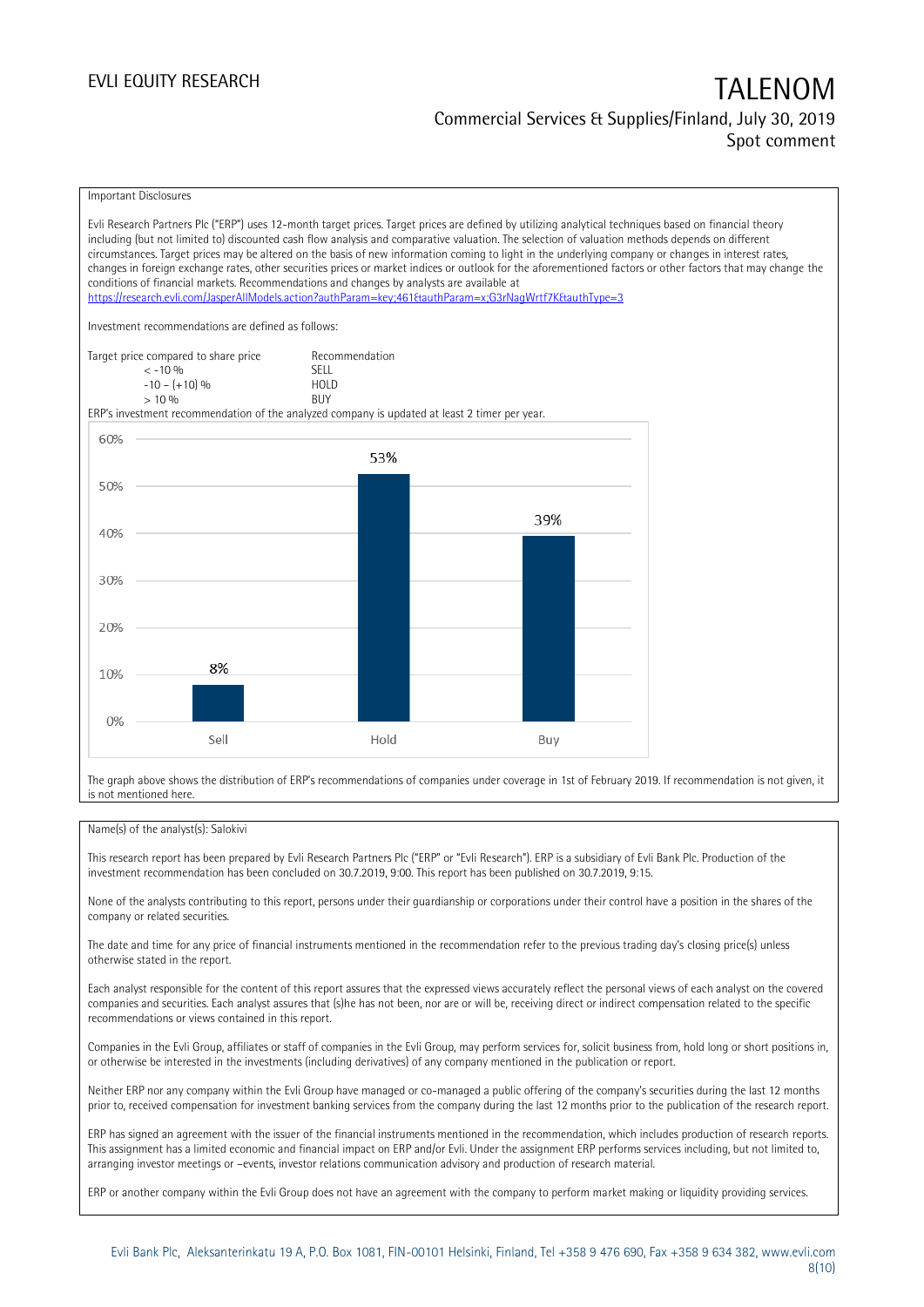For the prevention and avoidance of conflicts of interests with respect to this report, there is an information barrier (Chinese wall) between Investment Research and Corporate Finance units concerning unpublished investment banking services to the company. The remuneration of the analyst(s) is not tied directly or indirectly to investment banking transactions or other services performed by Evli Bank Plc or any company within Evli Group.

This report has been disclosed to the company prior to its dissemination. The company has not made any amendments to its contents. Selected portions of the report were provided to the company for fact checking purposes only.

This report is provided and intended for informational purposes only and may not be used or considered under any circumstances as an offer to sell or buy any securities or as advice to trade any securities.

This report is based on sources ERP considers to be correct and reliable. The sources include information providers Reuters and Bloomberg, stock-exchange releases from the companies and other company news, Statistics Finland and articles in newspapers and magazines. However, ERP does not guarantee the materialization, correctness, accuracy or completeness of the information, opinions, estimates or forecasts expressed or implied in the report. In addition, circumstantial changes may have an influence on opinions and estimates presented in this report. The opinions and estimates presented are valid at the moment of their publication and they can be changed without a separate announcement. Neither ERP nor any company within the Evli Group are responsible for amending, correcting or updating any information, opinions or estimates contained in this report. Neither ERP nor any company within the Evli Group will compensate any direct or consequential loss caused by or derived from the use of the information represented in this publication.

All information published in this report is for the original recipient's private and internal use only. ERP reserves all rights to the report. No part of this publication may be reproduced or transmitted in any form or by any means, electronic, mechanical, photocopying, recording or otherwise, or stored in any retrieval system of any nature, without the written permission of ERP.

This report or its copy may not be published or distributed in Australia, Canada, Hong Kong, Japan, New Zealand, Singapore or South Africa. The publication or distribution of this report in certain other jurisdictions may also be restricted by law. Persons into whose possession this report comes are required to inform themselves about and to observe any such restrictions.

Evli Bank Plc is not registered as a broker-dealer with the U. S. Securities and Exchange Commission ("SEC"), and it and its analysts are not subject to SEC rules on securities analysts' certification as to the currency of their views reflected in the research report. Evli Bank is not a member of the Financial Industry Regulatory Authority ("FINRA"). It and its securities analysts are not subject to FINRA's rules on Communications with the Public and Research Analysts and Research Reports and the attendant requirements for fairness, balance and disclosure of potential conflicts of interest. This research report is only being offered in U.S. by Auerbach Grayson & Company, LLC (Auerbach Grayson) to Major U.S. Institutional Investors and is not available to, and should not be used by, any U.S. person or entity that is not a Major U.S. Institutional Investor. Auerbach Grayson is a broker-dealer registered with the U.S. Securities and Exchange Commission and is a member of the FINRA. U.S. entities seeking more information about any of the issuers or securities discussed in this report should contact Auerbach Grayson. The securities of non-U.S. issuers may not be registered with or subject to SEC reporting and other requirements.

ERP is not a supervised entity but its parent company Evli Bank Plc is supervised by the Finnish Financial Supervision Authority.